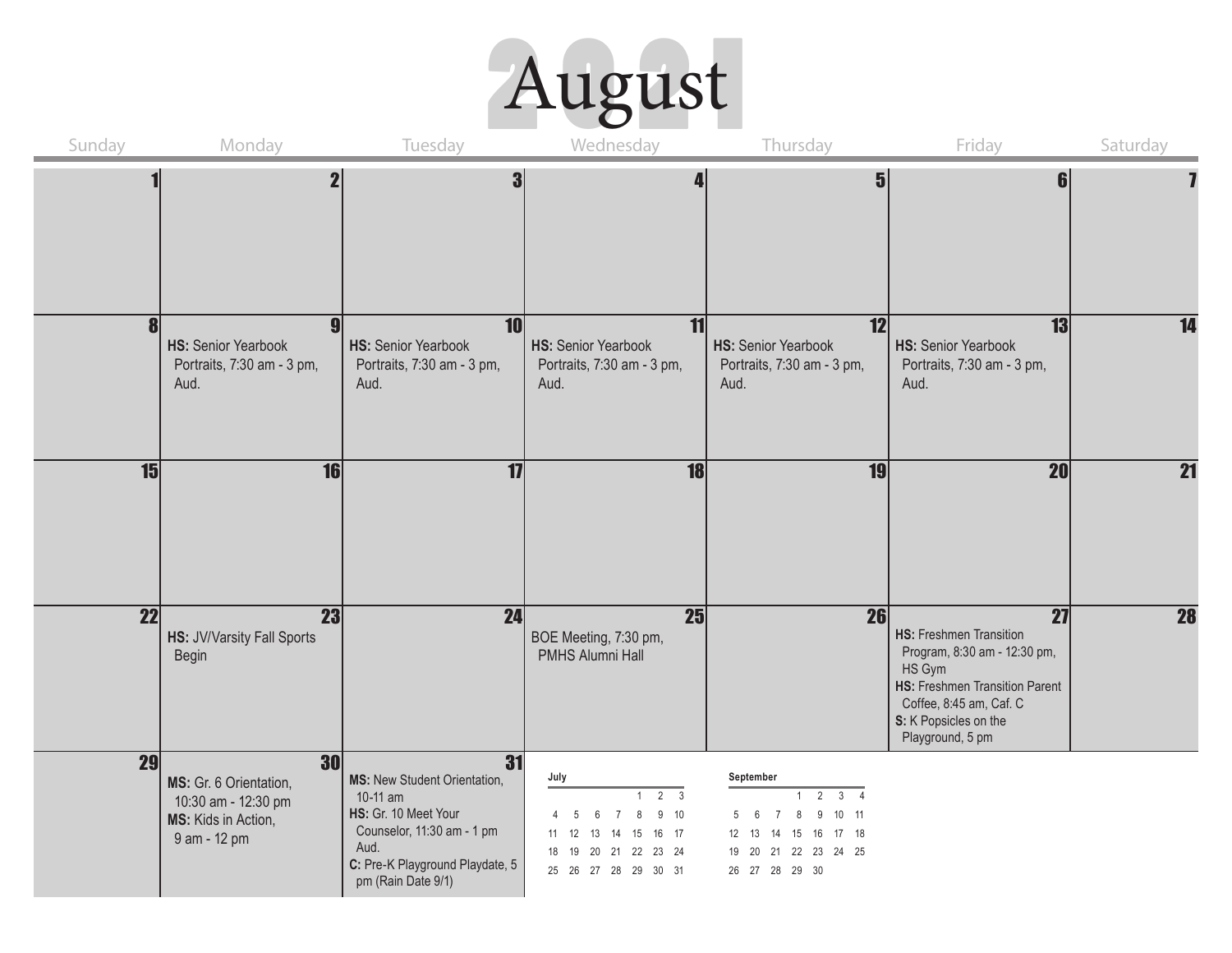# Key: Days of the cycle are included at bottom right corner of each school day.

# September

## **SYNC THE CALENDAR**

Visit **pelhamschools.org** to get the school calendar on your phone, computer or other device.

| Sunday | Monday                                                                                                                    | Tuesday                                                                                                                                                              | Wednesday                                                                                                                                                             | Thursday                                                                                                                                                                                                                                                             | Friday                                                                                                                                                         | Saturday  |
|--------|---------------------------------------------------------------------------------------------------------------------------|----------------------------------------------------------------------------------------------------------------------------------------------------------------------|-----------------------------------------------------------------------------------------------------------------------------------------------------------------------|----------------------------------------------------------------------------------------------------------------------------------------------------------------------------------------------------------------------------------------------------------------------|----------------------------------------------------------------------------------------------------------------------------------------------------------------|-----------|
|        |                                                                                                                           | August<br>$\mathfrak{p}$<br>$\mathbf{3}$<br>5 6 7<br>$\overline{4}$<br>11 12 13 14<br>10<br>18<br>19 20 21<br>15<br>17<br>24  25  26  27  28<br>22<br>23<br>29 30 31 | Superintendent's<br><b>Conference Day</b><br>BOE Facilities Tour, 5 pm                                                                                                | $\overline{2}$<br>Superintendent's<br><b>Conference Day</b><br>H: PTA Kindergarten<br>Welcome, 4:30 - 5:30 pm,<br>Playground                                                                                                                                         | 3                                                                                                                                                              |           |
| 5      | 61<br><b>Labor Day</b><br><b>Schools Closed</b>                                                                           | <b>Schools Closed in</b><br><b>Observance of Rosh</b><br><b>Hashanah</b>                                                                                             | 8<br><b>Schools Closed in</b><br><b>Observance of Rosh</b><br><b>Hashanah</b>                                                                                         | <b>SCHOOLS OPEN</b><br>Gr. K-5: Early Release, 12 pm<br><b>MS/HS: FULL DAY</b><br>Gr. 6 - 8:15 am, Gr. 7 - 9:02 am,<br>Gr. 8 - 9:46 am<br>H: K Parent Breakfast, 8:30 am<br>S: K Parent Breakfast, 8:30 am, Lib.<br>H: New Hutchinson School Ribbon<br>Cutting, 4 pm | 10<br>C: K-5 New Family Welcome<br>Coffee, 8:30 am<br>S: PTA Mtg./New Family<br>Welcome., 8:30 am, Lib.<br>PH: New Family Welcome                              | 11        |
| 12     | 13<br>S: Gr. 3-5 Open House,<br>6:30 pm<br>PH: Gr. K-2 Open House,<br>6:30 pm<br><b>MS: Modified Fall Sports</b><br>Begin | 14<br>PH: PTA Mtg., 8:30 am, Lib.<br>PH: Gr. 3-5 Open House,<br>6:30 pm<br>S: Gr. K-2 Open House,<br>6:30 pm<br>Board of Education Mtg.,<br>7:30 pm, MS Gym          | 15<br>HS: Principal's Coffee, 9 am                                                                                                                                    | <b>16</b><br><b>Schools Closed in</b><br><b>Observance of</b><br><b>Yom Kippur</b>                                                                                                                                                                                   | 17<br><b>Constitution Day</b>                                                                                                                                  | 18        |
| 19     | <b>20</b><br>PH: Picture Day                                                                                              | $\overline{21}$<br>C: Welcome Back Picnic,<br>5:30 pm (Rain Date 9/22)<br>H: Open House, 6:30 pm                                                                     | 22<br>MS: Open House, 6 pm                                                                                                                                            | 23<br>PTAC/Superintendent's<br>Meeting, 8:45 am, Virtual<br>SEPTA Welcome Mtg., 3:30 pm<br>S: Back to School Picnic,<br>5:30 pm, Playground<br>(Rain Date 9/24)<br>HS: Gr. 12 College Night, 7 pm,<br>Virtual                                                        | 24<br>H: Picture Day<br>5                                                                                                                                      | <b>25</b> |
| 26     | <b>HS: Senior Yearbook</b><br>Portraits, 7:30 am - 3 pm,<br>Aud.                                                          | <b>28</b><br>27 C: Gr. K-2 Open House,<br>6:30 pm<br><b>HS: Senior Yearbook</b><br>Portraits, 7:30 am - 3 pm,<br>Aud.                                                | 29<br>C: Gr. 3-5 Open House,<br>6:30 pm<br>HS: Senior Yearbook Portraits.<br>7:30 am - 3 pm, Aud.<br>Board of Education Meeting,<br>7:30 pm, MS Gym<br>$\overline{2}$ | 30<br><b>HS: Senior Yearbook</b><br>Portraits, 7:30 am - 3 pm,<br>Aud.<br>BOE Coffee, 9 am, J. Cafe<br>HS: Open House, 6 pm<br>3                                                                                                                                     | October<br>2<br>$\mathbf{1}$<br>8<br>-9<br>15 16<br>10 <sup>°</sup><br>12<br>13<br>14<br>-11<br>19 20 21 22 23<br>17<br>18<br>24  25  26  27  28  29  30<br>31 |           |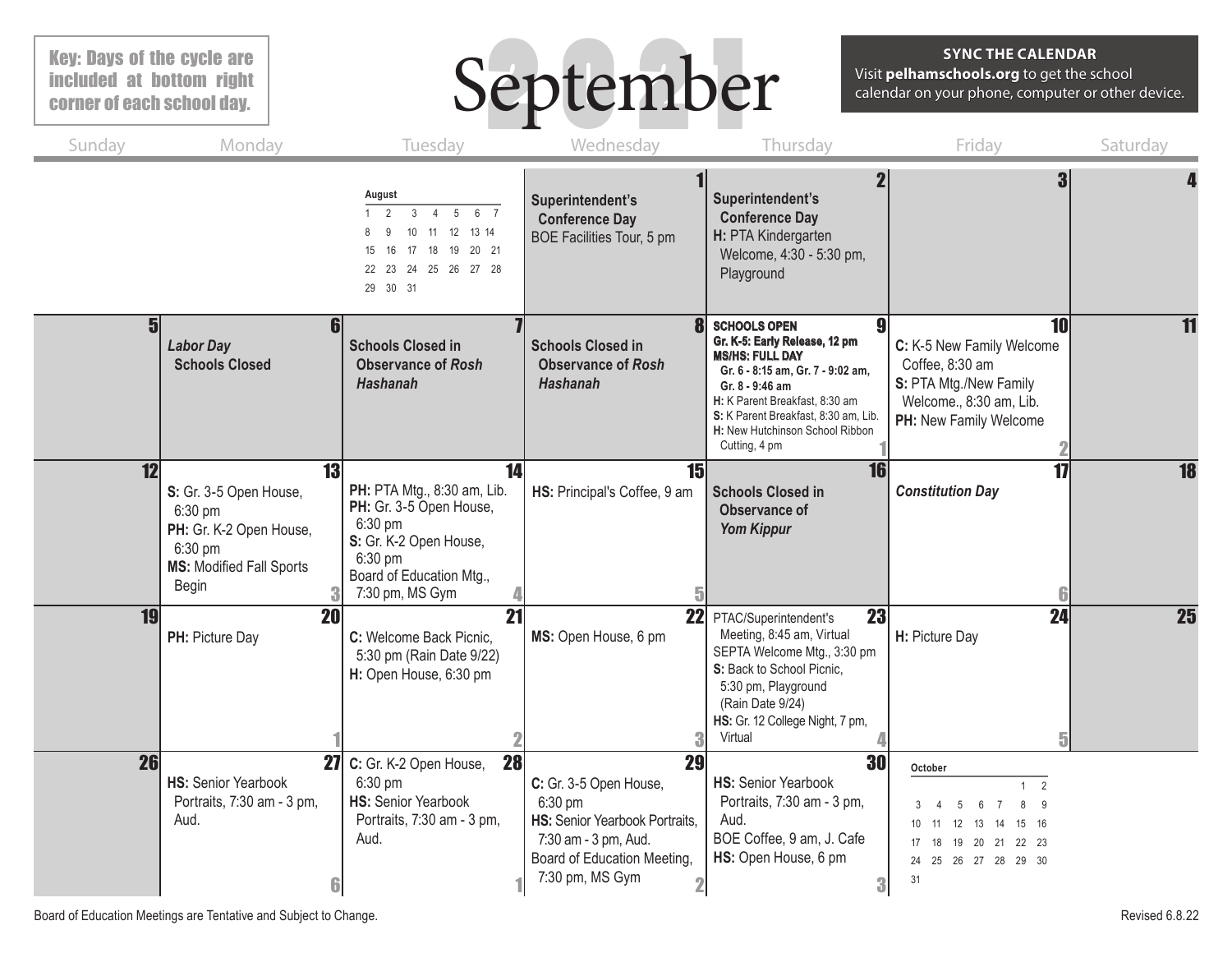#### *Parents Who Are...*

*...more "hands-on" with their kids - set limits, negotiate clear consequences, listen, know where they are - raise children who are less likely to use alcohol and other drugs.*



#### **SYNC THE CALENDAR**

Visit **pelhamschools.org** to get the school calendar on your phone, computer or other device.

| Sunday                       | Monday                                                                                             | Tuesday                                                                                                      | Wednesday                                                                                                                                                                                            | Thursday                                                                                                                                              | Friday                                                                                                                                          | Saturday                                                  |
|------------------------------|----------------------------------------------------------------------------------------------------|--------------------------------------------------------------------------------------------------------------|------------------------------------------------------------------------------------------------------------------------------------------------------------------------------------------------------|-------------------------------------------------------------------------------------------------------------------------------------------------------|-------------------------------------------------------------------------------------------------------------------------------------------------|-----------------------------------------------------------|
|                              |                                                                                                    |                                                                                                              | September<br>2<br>3<br>9<br>10 <sup>°</sup><br>11<br>. 6<br>12<br>15<br>16<br>17<br>- 18<br>-13<br>-14<br>19 20 21 22 23 24 25<br>26 27 28 29 30                                                     | November<br>$2 \quad 3$<br>$5\qquad6$<br>$\overline{4}$<br>9 10 11 12 13<br>8<br>16 17 18 19 20<br>15<br>14<br>21  22  23  24  25  26  27<br>28 29 30 | S: PTA Mtg., 8:30 am, Lib.<br>C: Principal Coffee and<br>Conversation, 9 am<br><b>HS: Senior Yearbook</b><br>Portraits, 7:30 am - 3 pm,<br>Aud. | <b>School Custodian's</b><br>Day<br><b>HS: SAT Exam</b>   |
|                              |                                                                                                    | PH: PTA Mtg., 8:30 am, Lib.<br>HS: Financial Aid Night,<br>7 pm, Aud.<br>C: PTA Mtg., 8 pm<br>S: Picture Day | $5$ HS: Principal's Coffee, 9 am $6$<br><b>Early Release for</b><br>Professional Learning,<br><b>Student Dismissal, 1 pm</b><br>MS: PTA Mtg., 7 pm<br>Board of Education Meeting,<br>7:30 pm, MS Gym | PTAC/Superintendent's<br>Meeting, 8:45 am, Virtual<br>H: PTA Mtg., 7:30 pm,<br>Multipurpose Room<br>S: Picture Day                                    | <b>MS/HS: Check Portal for</b><br>Interim Grades                                                                                                |                                                           |
| 10                           | <b>Schools Closed in</b><br><b>Observance of Columbus</b><br><b>Day/Indigenous People's</b><br>Day | $\overline{12}$<br>HS: PTA Mtg., 7 pm<br>C: Picture Day                                                      | 13<br>HS: PSAT, 8 am - noon                                                                                                                                                                          | $\overline{14}$<br>MS: Picture Day<br>C: Picture Day                                                                                                  | 15<br>MS: Picture Day<br>HS: Homecoming                                                                                                         | 16<br>PMHS 100 Years<br>Celebration (Rain<br>Date, 10/17) |
| 17                           | 18<br>Gr. 9-11 Faculty/Staff<br>Yearbook Photos,<br>7:30 am - 3 pm, Alumni Hall                    | 19<br>C: Book Fair<br>Gr. 9-11 Faculty/Staff<br>Yearbook Photos,<br>7:30 am - 3 pm, Alumni Hall              | 20<br>C: Book Fair Family Night,<br>$5:30 - 8$ pm<br>Board of Education Meeting,<br>7:30 pm, MS Gym                                                                                                  | $\overline{21}$<br>BOE Coffee, 9 am, TBD<br>C: Book Fair                                                                                              | $\overline{22}$<br>PH: Harvest Festival.<br>3:15 pm, Upper Playground<br>S: Family Night, 6 pm, Gym<br>H: Fall Fest, 6 - 8 pm                   | <b>23</b>                                                 |
| 24<br><b>Halloween</b><br>31 | $\overline{25}$<br>K-5 Curriculum Night, 7pm,<br>Virtual                                           | 26<br>C: Diversity Committee Mtg.,<br>8 pm                                                                   | $\overline{27}$<br>3                                                                                                                                                                                 | $\overline{28}$<br>HS: Senior Haunted House.<br>7 pm                                                                                                  | 29<br>MS: Gr. 7 & 8 G.O Dance,<br>7 pm, MS Gym<br>S: Halloween Parade<br>C: Halloween Parade<br>$\overline{\mathbf{5}}$                         | 30                                                        |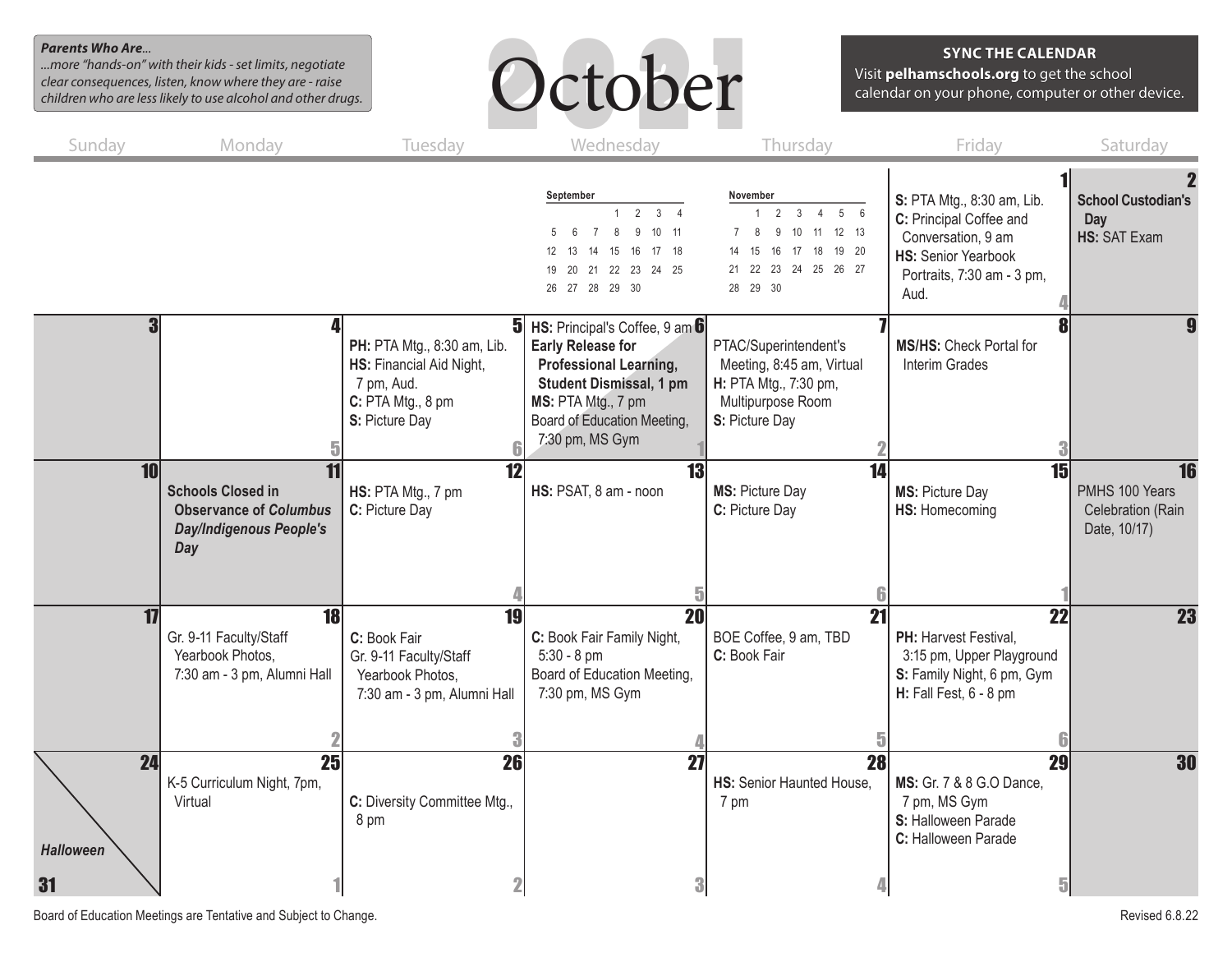*Delaying alcohol, tobacco, and other drug use is good prevention.*

*"A child who gets through age 21 without smoking, using illegal drugs or abusing alcohol is virtually certain never to do so," says Joseph Califano, founder of CASA, Columbia University.*



**SYNC THE CALENDAR**

Visit **pelhamschools.org** to get the school calendar on your phone, computer or other device.

| Sunday                                                                 | Monday                                                                         | Tuesday                                                                                                                      | Wednesday                                                                                                                                                                                               | Thursday                                                                                                                                                                             | Friday                                                                                                                | Saturday                                                                    |
|------------------------------------------------------------------------|--------------------------------------------------------------------------------|------------------------------------------------------------------------------------------------------------------------------|---------------------------------------------------------------------------------------------------------------------------------------------------------------------------------------------------------|--------------------------------------------------------------------------------------------------------------------------------------------------------------------------------------|-----------------------------------------------------------------------------------------------------------------------|-----------------------------------------------------------------------------|
|                                                                        |                                                                                | C: PTA Mtg., 8 pm<br><b>Election Day</b>                                                                                     | <b>Early Release for</b><br>Professional Learning,<br><b>Student Dismissal, 1 pm</b><br>Board of Education Meeting,<br>7:30 pm, MS Lib.                                                                 | PTAC/Superintendent's<br>Meeting, 8:45 am, Location<br>TBD<br>S: Book Fair, 8:30 am, Lib.<br>(Cookies & Milk, 6:30 pm)<br>SEPTA Mtg., 6 pm                                           | 51<br>C: Principal Coffee and<br>Conversation<br>S: Book Fair, 8:30 am<br>MS: Gr. 6 Friday Night Live<br>7 pm, MS Gym | C: Fall Harvest<br>Festival. 3-5pm,<br>Upper Playground/<br>Pelhamdale Ave. |
| <b>Daylight Savings</b><br><b>Time Ends</b><br>H: Community<br>Cleanup |                                                                                | PH: PTA Mtg., 8:30 am, Lib.<br>H: Picture Retakes                                                                            | 10<br>HS: Principal's Coffee, 9 am<br>S: PTA Mtg., 6 pm, Lib.                                                                                                                                           | 11<br><b>Schools Closed in</b><br>Observance of<br><b>Veterans' Day</b>                                                                                                              | 12<br><b>MS/HS: 1st Marking Period</b><br>Ends<br>S: Picture Retakes                                                  | 13                                                                          |
| 14                                                                     | HS: JV/Varsity Winter Sports<br><b>Begin</b>                                   | 16                                                                                                                           | 17<br>MS: Picture Retakes & Gr. 8<br>Group Photo<br>Board of Education Meeting,<br>7:30 pm, MS Lib.                                                                                                     | 18<br>BOE Coffee, 9 am, TBD<br>H: Book Fair Family Night,<br>6 - 7:30 pm<br>HS: Sock'n'Buskin Drama<br>Production, 7:30 pm, Aud.                                                     | HS: Sock'n'Buskin Drama<br>Production, 7:30 pm, Aud.                                                                  | $\overline{20}$<br>HS: Sock'n'Buskin<br>Drama Production,<br>7:30 pm, Aud.  |
| 21<br>HS: Sock'n'Buskin<br><b>Drama</b><br>Production, 2 pm,<br>Aud.   | $\overline{22}$<br>PH: Book Fair<br><b>MS: Modified Winter Sports</b><br>Begin | 23<br>PH: Book Fair<br>HS: National Honor Society<br>Induction Ceremony, 7 pm,<br>Aud.<br>End of 1st Elementary<br>Trimester | $\overline{24}$<br><b>Early Release Drill</b><br><b>Grades K-12, Students</b><br>Dismissed at 12 pm                                                                                                     | 25<br><b>Schools Closed in</b><br><b>Observance of</b><br><b>Thanksgiving Day</b>                                                                                                    | 26<br><b>Thanksgiving Recess</b>                                                                                      | $\overline{27}$                                                             |
| 28<br><b>Hanukkah Begins</b><br>at Sundown                             | 29<br>HS: Photo Retakes,<br>7:30 am - 3 pm, Alumni Hall<br>5                   | $\overline{30}$<br>C: Diversity Committee Mtg.,<br>8 pm                                                                      | October<br>2<br>$\mathbf{1}$<br>8<br>$6 \overline{6}$<br>$\overline{7}$<br>- 9<br>3<br>5<br>15 16<br>10 <sup>1</sup><br>12 13<br>14<br>18  19  20  21  22  23<br>17<br>24  25  26  27  28  29  30<br>31 | December<br>3 <sup>3</sup><br>$\overline{2}$<br>$\overline{4}$<br>$\mathbf{1}$<br>10 11<br>5<br>8<br>9<br>15  16  17  18<br>12 13<br>14<br>19 20 21 22 23 24 25<br>26 27 28 29 30 31 |                                                                                                                       |                                                                             |

Board of Education Meetings are Tentative and Subject to Change. The Change of Change and Subject to Change.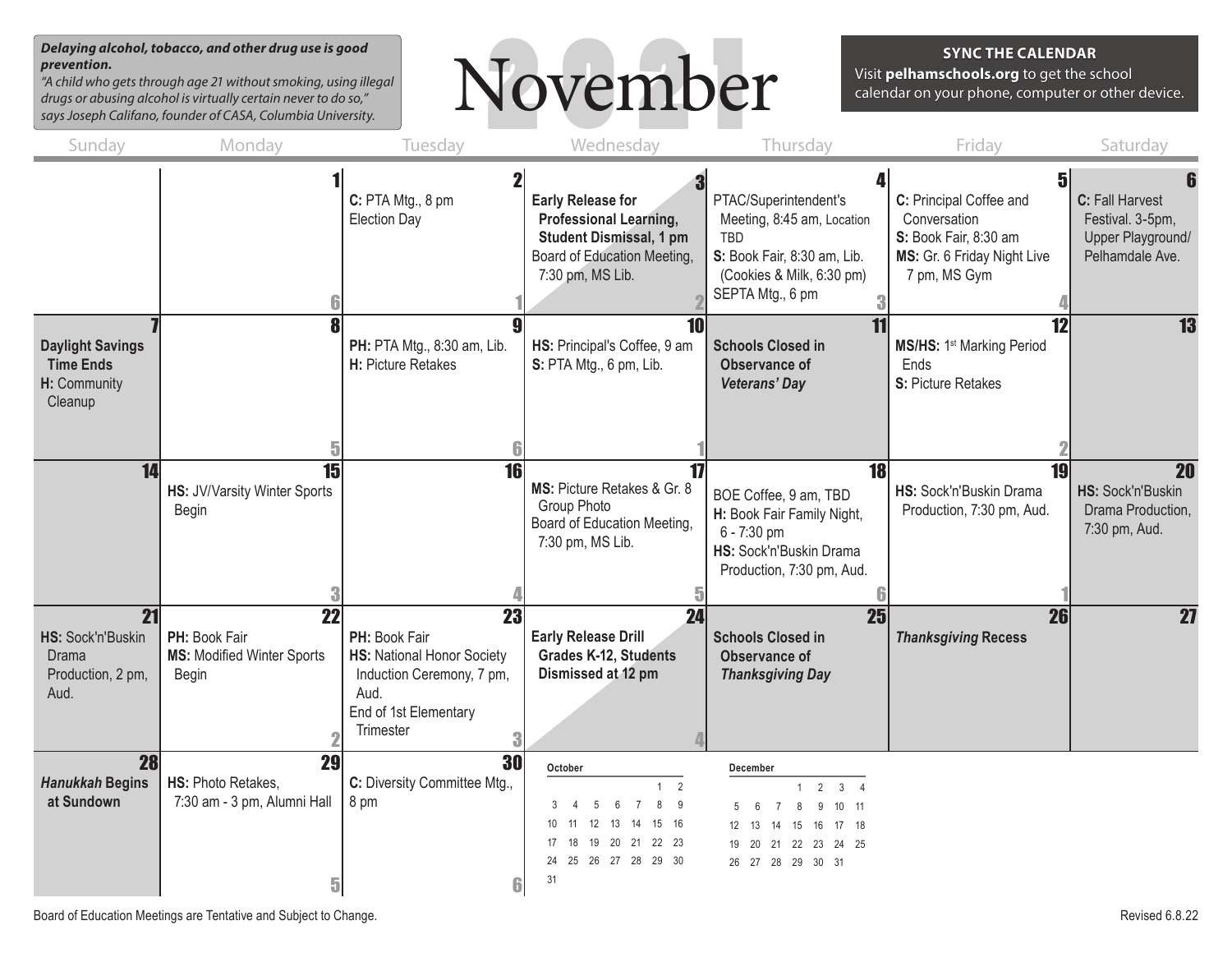*Where to get help anytime, especially during holidays Free, confidential help is available when you have questions or concerns about your child's alcohol or drug use. Call PMHS/MS Student Assistance Counselor 738-8110, ext. 1205 or the Alcohol & Drug Helpline at 591-HELP.*



#### **SYNC THE CALENDAR**

Visit **pelhamschools.org** to get the school calendar on your phone, computer or other device.

| Sunday                      | Monday                                                                                                                                                                                    | Tuesday                                                                                                                                                | Wednesday                                                                                                                                                                                                        | Thursday                                                                                                                                     | Friday                                                                                                                                                                                 | Saturday                                |
|-----------------------------|-------------------------------------------------------------------------------------------------------------------------------------------------------------------------------------------|--------------------------------------------------------------------------------------------------------------------------------------------------------|------------------------------------------------------------------------------------------------------------------------------------------------------------------------------------------------------------------|----------------------------------------------------------------------------------------------------------------------------------------------|----------------------------------------------------------------------------------------------------------------------------------------------------------------------------------------|-----------------------------------------|
|                             | November<br>$1 \quad 2 \quad 3 \quad 4$<br>56<br>12 13<br>8<br>9<br>10<br>11<br>18<br>19 20<br>15<br>16<br>17<br>14<br>21  22  23  24  25  26  27<br>28 29 30                             | January<br>7 8<br>6<br>$\mathbf{3}$<br>$\overline{5}$<br>12<br>13<br>14 15<br>10<br>11<br>18  19  20  21  22<br>16 17<br>23 24 25 26 27 28 29<br>30 31 | Gr. K-12: Evening Parent/<br>Teacher Conferences,<br>5:30-8:30 pm                                                                                                                                                | Gr. K-12: Parent/Teacher<br>Conferences, 8:30 am-<br>12 pm, 1-3:15 pm<br><b>No Classes for Students</b>                                      |                                                                                                                                                                                        | <b>HS: SAT Exam</b>                     |
|                             | <b>5</b> PH: Winter Concert, 7 pm<br>6<br>(Dress Rehearsal, 9 am)<br>S: Winter Concert Dress<br>Rehearsal, 1:15 pm, Gym<br>H: Winter Enrichment<br>Registration<br>Last Night of Hanukkah | PH: PTA Mtg., 8:30 am, Lib.<br>S: Winter Concert, 9 am, Gym<br>C: PTA Mtg., 8 pm                                                                       | HS: Principal's Coffee, 9 am<br>C: Winter Concert Dress Rehearsal,<br>$1:15$ pm<br>S: Boxed Dinner & Games Night,<br>5-7 pm<br>MS: Band Concert, 7 pm, MS Gym<br>Board of Education Meeting,<br>7:30 pm, MS Lib. | PTAC/Superintendent's<br>Meeting, Virtual<br>C: Winter Concert, 9 am<br>H: Winter Concert Dress<br>Rehearsal, 1:15pm<br>H: PTA Mtg., 7:30 pm | 10<br>H: Gr. 4 & 5 Winter Concert,<br>9 am, Multipurpose Room                                                                                                                          | 11                                      |
| $\overline{12}$             | $\overline{13}$                                                                                                                                                                           | 14                                                                                                                                                     | $\overline{15}$<br>MS: Chorus Concert, 7 pm,<br>MS Gym<br>S: Gr. 5 Social, 6-8 pm                                                                                                                                | $\overline{16}$<br>HS: Orchestra Concert.<br>7 pm, Aud.                                                                                      | 17<br>HS: Math/Science/English/<br>Social Studies Honor Society<br>Applications Due, 3:11 pm<br>MS/HS: Check Portal for Interim<br>Grades<br>MS: Gr. 7 & 8 G.O. Dance,<br>7 pm, MS Gym | $\overline{18}$                         |
| <b>19</b>                   | $\overline{20}$                                                                                                                                                                           | $\overline{21}$<br>HS: Chorus Concert, 7 pm,<br>MS Gym<br>C: Diversity Committee Mtg.,<br>8 pm                                                         | $\overline{22}$<br>HS: Band Concert, 7 pm, MS<br>Gym                                                                                                                                                             | 23<br>HS: Winter Concert Assembly,<br>8:30 - 10 am, MS Gym                                                                                   | 24<br><b>Holiday Recess</b><br><b>Schools Closed</b>                                                                                                                                   | $\overline{25}$<br><b>Christmas Day</b> |
| 26<br><b>Kwanzaa Begins</b> | $\overline{27}$<br><b>Holiday Recess</b><br><b>Schools Closed</b>                                                                                                                         | <b>28</b><br><b>Holiday Recess</b><br><b>Schools Closed</b>                                                                                            | $\overline{29}$<br><b>Holiday Recess</b><br><b>Schools Closed</b>                                                                                                                                                | <b>30</b><br><b>Holiday Recess</b><br><b>Schools Closed</b>                                                                                  | 31<br><b>New Year's Eve</b><br><b>Schools Closed</b>                                                                                                                                   |                                         |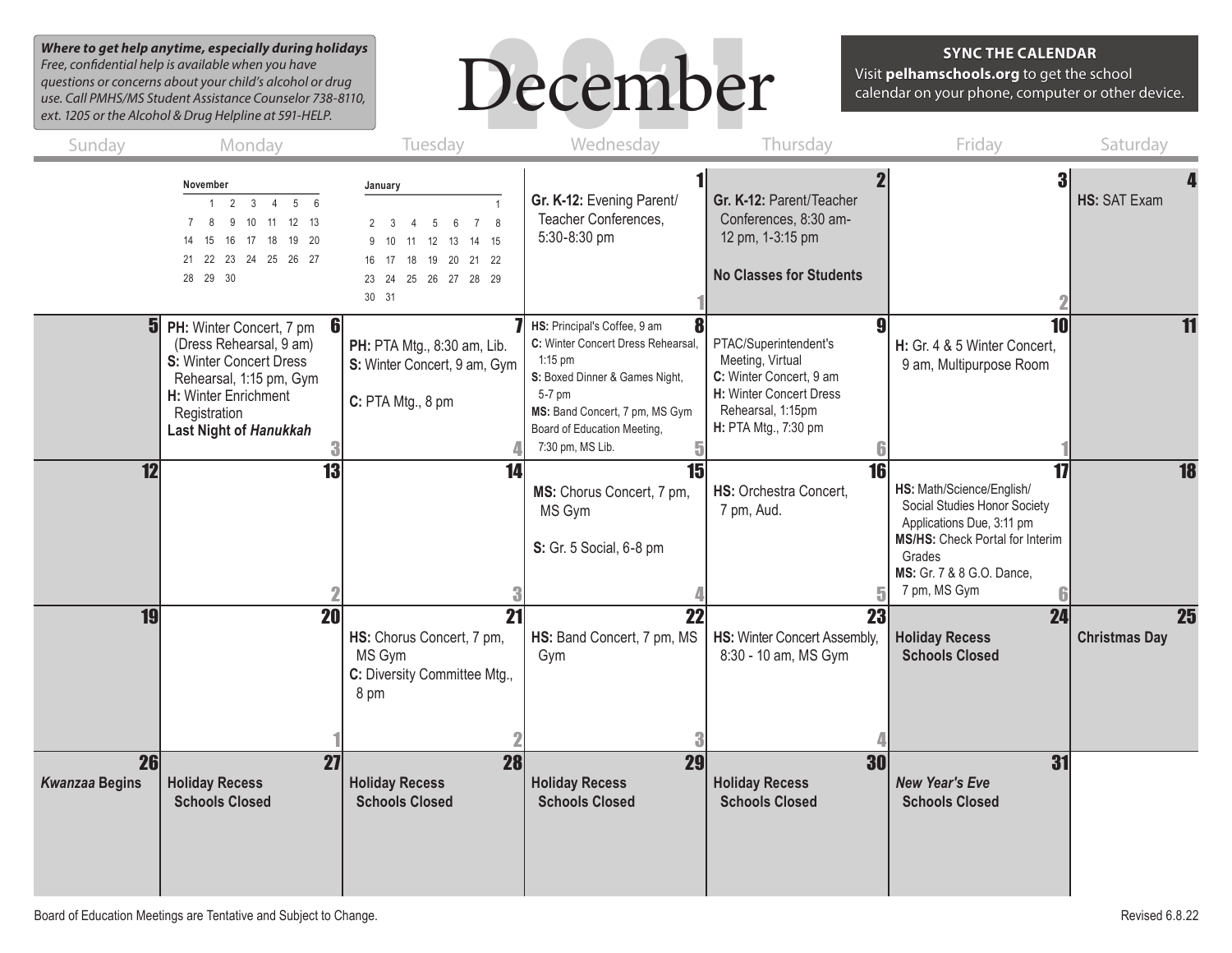#### *Parents – Send Clear Messages. Teens View Silence as Approval.*

*Communicating disapproval of underage drinking is the most effective message parents and parental figures can send to youth.*



**REQUESTS FOR TRANSPORTATION TO OUT-OF-DISTRICT SCHOOLS MUST BE FILED BY APRIL 1** Please visit **pelhamschools.org** for required form.

| Sunday   | Monday                                                                                       | Tuesday                                                                                                        | Wednesday                                                                                                                                       | Thursday                                                                                                                                                  | Friday                                                                                                                                                                       | Saturday                                     |
|----------|----------------------------------------------------------------------------------------------|----------------------------------------------------------------------------------------------------------------|-------------------------------------------------------------------------------------------------------------------------------------------------|-----------------------------------------------------------------------------------------------------------------------------------------------------------|------------------------------------------------------------------------------------------------------------------------------------------------------------------------------|----------------------------------------------|
|          |                                                                                              |                                                                                                                |                                                                                                                                                 | December<br>$\mathbf{3}$<br>2<br>10 11<br>$\overline{7}$<br>8<br>$\kappa$<br>9<br>16<br>17 18<br>14 15<br>13<br>19 20 21 22 23 24 25<br>26 27 28 29 30 31 | February<br>$\mathfrak{p}$<br>3<br>$\overline{5}$<br>10 11 12<br>6<br>$\overline{7}$<br>$\mathbf{8}$<br>9<br>16 17 18 19<br>15<br>13<br>14<br>20 21 22 23 24 25 26<br>27 28  | <b>Kwanzaa Ends</b><br><b>New Year's Day</b> |
|          | 3<br>C: Readathon Kick-Off                                                                   | PH: PTA Mtg., 8:30 am, Lib.<br>MS: Gr. 8 PMHS Info Night,<br>7 pm, Aud.                                        | $\overline{\mathbf{5}}$<br>HS: Principal's Coffee, 9 am<br>Board of Education Mtg.,<br>7:30 pm, MS Lib.                                         | 6<br>PTAC/Superintendent's<br>Meeting, 8:45 am, Location<br><b>TBD</b>                                                                                    |                                                                                                                                                                              |                                              |
|          | HS: PTA Mtg., 7 pm                                                                           | H: Enrichment Begins<br>HS: Gr. 11 College Night,<br>7 pm, Aud.<br>C: PTA Mtg., 8 pm                           | $\overline{12}$<br><b>Early Release for</b><br>Professional Learning,<br><b>Student Dismissal, 1 pm</b>                                         | 13<br>Gr. 8 PMHS Info Night,<br>7pm                                                                                                                       | $\overline{14}$<br>S: PTA Mtg., 6:30 pm, Lib.                                                                                                                                | 15                                           |
| 16       | 17<br><b>Schools Closed in</b><br><b>Observance of</b><br><b>Martin Luther King, Jr. Day</b> | 18                                                                                                             | $\overline{19}$<br>Board of Education Meeting,<br>7:30 pm, MS Lib.                                                                              | 20                                                                                                                                                        | 21                                                                                                                                                                           | 22                                           |
| 23<br>30 | 24<br>31                                                                                     | $\overline{25}$<br>HS: Mid-Term Exams, No<br>classes for PMHS Students<br>C: Diversity Committee Mtg.,<br>8 pm | 26<br><b>HS: Science Research</b><br>Senior Symposium, 6 pm,<br>Aud. & Science Wing<br>HS: Mid-Term Exams, No<br>classes for PMHS Students<br>3 | HS: Mid-Term Exams, No<br>classes for PMHS Students                                                                                                       | 27 HS: Mid-Term Exams, No 28<br>classes for PMHS Students<br>MS/HS: 2 <sup>nd</sup> Marking Period<br>Ends<br>MS: Gr. 6 Friday Night Live,<br>7 pm, MS Gym<br>$\overline{5}$ | 29                                           |

Board of Education Meetings are Tentative and Subject to Change. The Subset of Change and Subject to Change.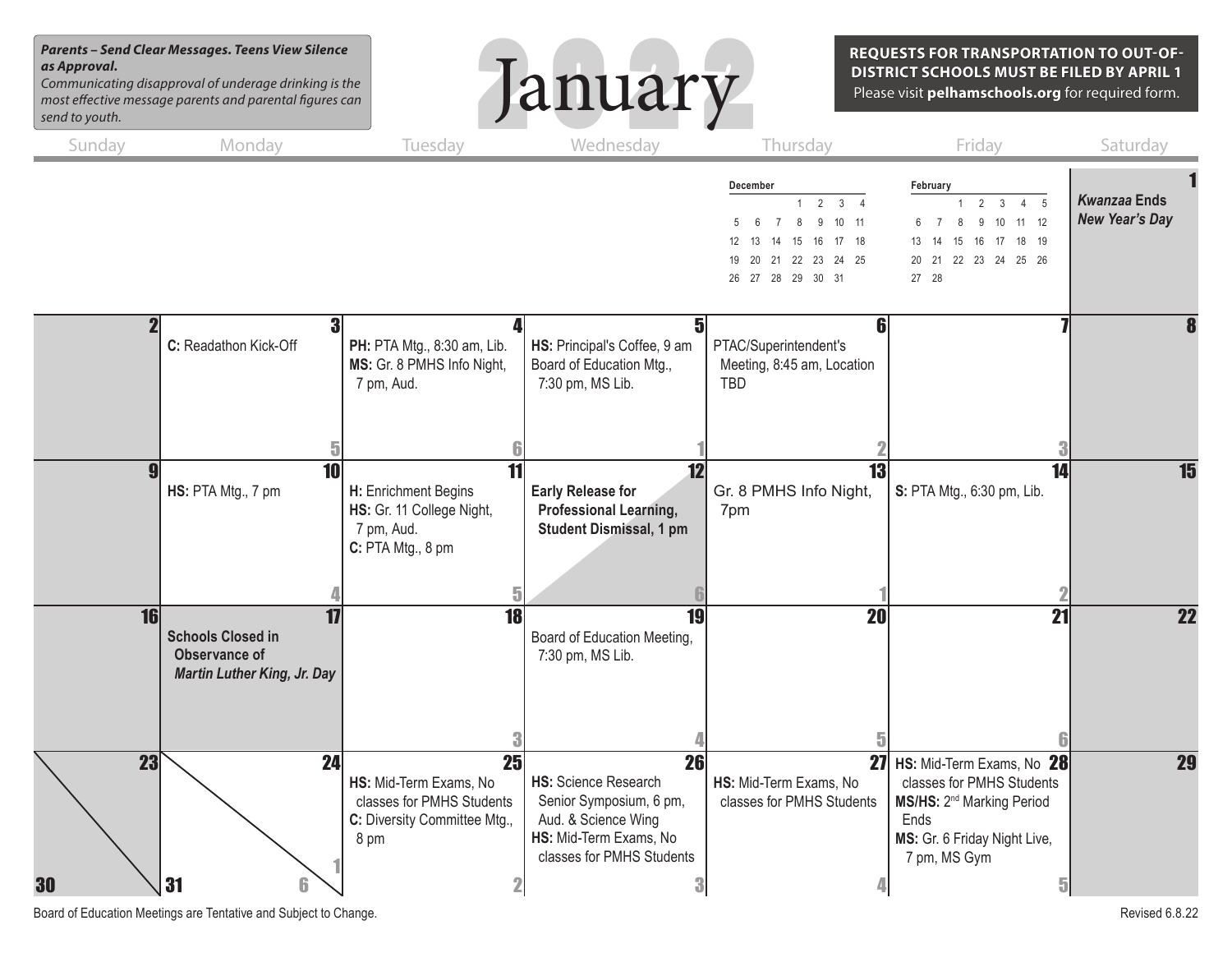#### *Underage drinking is NOT a harmless rite of passage. Underage alcohol use is more likely to kill young*

*people than all illegal drugs combined.*



**REQUESTS FOR TRANSPORTATION TO OUT-OF-DISTRICT SCHOOLS MUST BE FILED BY APRIL 1** Please visit **pelhamschools.org** for required form.

| Sunday          | Monday                                                                                                                                                | Tuesday                                                                                                                                          | Wednesday                                                                                                                                      | Thursday                                                                                      | Friday                                              | Saturday        |
|-----------------|-------------------------------------------------------------------------------------------------------------------------------------------------------|--------------------------------------------------------------------------------------------------------------------------------------------------|------------------------------------------------------------------------------------------------------------------------------------------------|-----------------------------------------------------------------------------------------------|-----------------------------------------------------|-----------------|
|                 | January<br>$\overline{7}$<br>8<br>$\kappa$<br>$\overline{2}$<br>13 14 15<br>9 10<br>12<br>11<br>16 17 18 19 20 21 22<br>23 24 25 26 27 28 29<br>30 31 | PH: PTA Mtg., 8:30 am, Lib.<br>C: PTA Mtg., 8 pm                                                                                                 | <b>Early Release for</b><br><b>Professional Learning,</b><br><b>Student Dismissal, 1 pm</b><br>Board of Education Meeting,<br>7:30 pm, MS Lib. | 3<br>PTAC/Superintendent's Mtg.,<br>8:45 am, Virtual<br>H: PTA Mtg., 7:30 pm<br>3             |                                                     | 5               |
| 6               |                                                                                                                                                       | HS: Gr. 10 College Night,<br>7 pm, Aud.                                                                                                          | HS: Principal's Coffee, 9 am<br>MS: PTA Mtg., 7 pm<br>Pelham Poetry Slam,<br>6:30pm, HS Aud.                                                   | 10<br>SEPTA Mtg., 6 pm<br>HS: Tri-M Music Honor<br>Society Induction, 7 pm                    | 11<br>S: Family Night, 6 pm, Gym                    | $\overline{12}$ |
| $\overline{13}$ | 14<br><b>Valentine's Day</b><br>S: Jump Rope for Heart,<br>7:30 am, Gym<br>PH: Jump Rope for Heart,<br>7:30 am, Gym                                   | C: Diversity Committee Mtg.,<br>8 pm                                                                                                             | 15 HS: Math/Science/English/ 16<br>Social Studies Honor<br>Society Induction, 7 pm,<br>Aud.<br>Board of Education Mtg.,<br>7:30 pm, MS Lib.    | 17<br>BOE Coffee, 9am, Flour<br>Power<br>MS: Gr. 5 Middle School Info<br>Night, 7 pm, Virtual | $\overline{18}$                                     | $\overline{19}$ |
| <b>20</b>       | 21<br><b>Presidents' Day</b><br><b>Winter Recess</b><br><b>Schools Closed</b>                                                                         | 22<br><b>Winter Recess</b><br><b>Schools Closed</b>                                                                                              | $\overline{23}$<br><b>Winter Recess</b><br><b>Schools Closed</b>                                                                               | 24<br><b>Winter Recess</b><br><b>Schools Closed</b>                                           | 25<br><b>Winter Recess</b><br><b>Schools Closed</b> | $\overline{26}$ |
| 27              | 28 <sup>l</sup><br>3                                                                                                                                  | March<br>$2 \quad 3$<br>$4\quad 5$<br>11 12<br>9<br>10<br>8<br>18 19<br>17<br>16<br>13<br>15<br>22 23 24 25 26<br>20<br>21<br>27  28  29  30  31 |                                                                                                                                                |                                                                                               |                                                     |                 |

Board of Education Meetings are Tentative and Subject to Change. The Subset of Change and Subject to Change.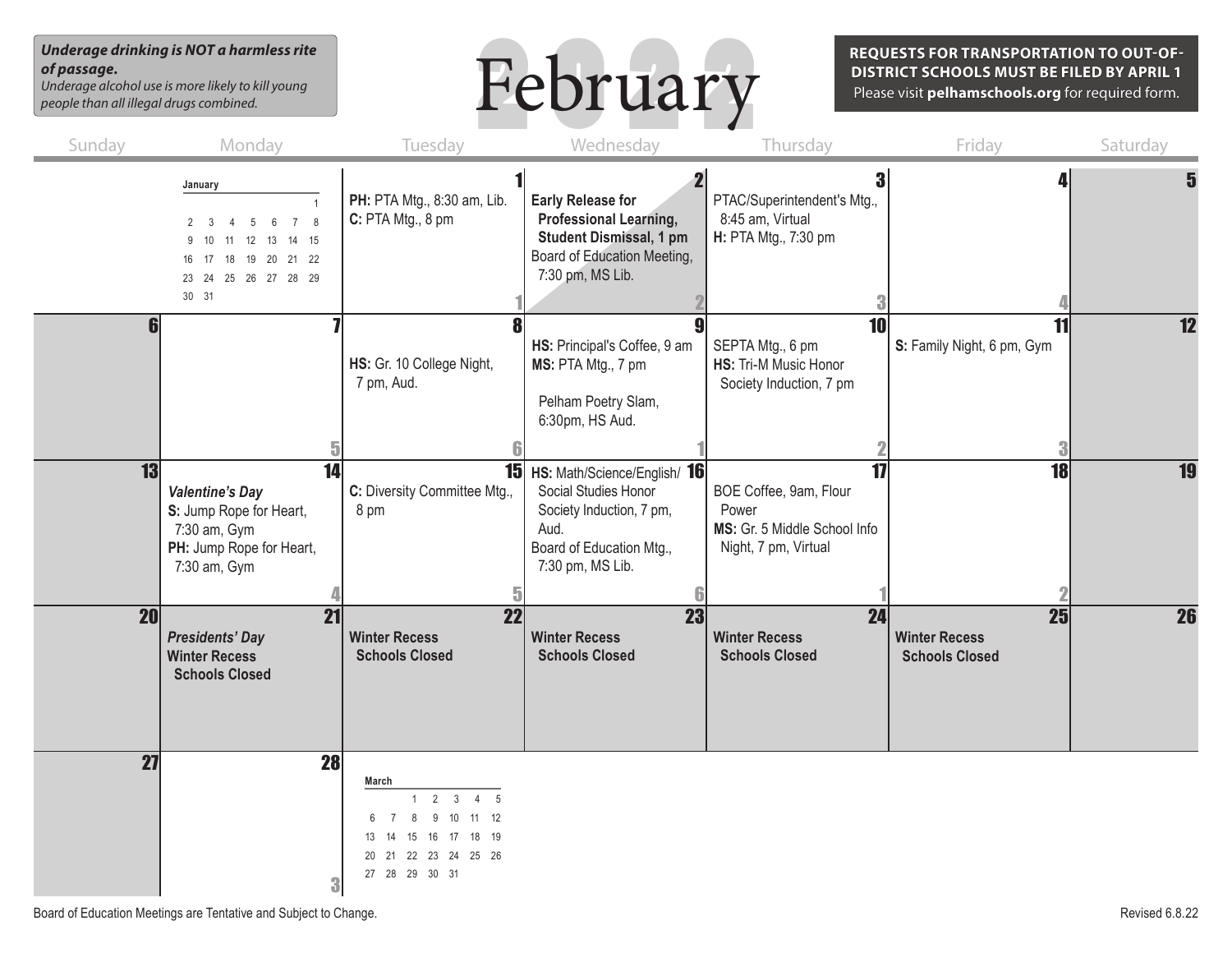## *Be a Family Time STAR*

*Spend time with your children – Talk, Answer their questions and Recognize that you have the power and influence to keep them safe and substance free.*



**REQUESTS FOR TRANSPORTATION TO OUT-OF-DISTRICT SCHOOLS MUST BE FILED BY APRIL 1** Please visit **pelhamschools.org** for required form.

| Sunday                                              | Monday                                                                                                                                                              | Tuesday                                                              | Wednesday                                                                                                                               | Thursday                                                                         | Friday                                                                                                                                                      | Saturday                                                                                                                    |
|-----------------------------------------------------|---------------------------------------------------------------------------------------------------------------------------------------------------------------------|----------------------------------------------------------------------|-----------------------------------------------------------------------------------------------------------------------------------------|----------------------------------------------------------------------------------|-------------------------------------------------------------------------------------------------------------------------------------------------------------|-----------------------------------------------------------------------------------------------------------------------------|
|                                                     | February<br>3 <sup>3</sup><br>2<br>$4\quad 5$<br>$\mathbf{1}$<br>10 11 12<br>$\overline{7}$<br>8<br>9<br>6<br>13 14 15 16 17 18 19<br>20 21 22 23 24 25 26<br>27 28 | PH: PTA Mtg., 8:30 am, Lib.<br>C: PTA Mtg., 8 pm<br>HS: Mardi Gras   | <b>Early Release for</b><br>Professional Learning,<br><b>Student Dismissal, 1 pm</b>                                                    | 3 <sup>1</sup><br>PTAC/Superintendent's Mtg.,<br>8:45 am, Location TBD           | S: PTA Mtg., 8:30 am, Lib.<br>HS: Talent Show, 7:30 pm,<br>Aud.                                                                                             | 5<br><b>Board of Education</b><br>Line-by-Line<br><b>Budget Review,</b><br>9 am - 4 pm<br>HS: Talent Show,<br>7:30 pm, Aud. |
| <b>fil</b>                                          |                                                                                                                                                                     |                                                                      | g<br>HS: Principal's Coffee, 9 am<br>Board of Education Mtg.,<br>Executive Session Only,<br>7 pm<br>End of 2nd Elementary<br>Trimester  | $\overline{10}$                                                                  | 11<br>MS: Gr. 7 & 8 G.O. Dance,<br>7 pm, MS Gym<br>MS/HS: Check Portal for<br>Interim Grades                                                                | 12                                                                                                                          |
| 13<br><b>Daylight Savings</b><br><b>Time Begins</b> | 14<br>HS: JV/Varsity Spring Sports<br>Begin                                                                                                                         | 15 <sup>1</sup>                                                      | Asst. Sup. for PPS Search 16<br>Parent Forum, 9am & 7pm,<br>Virtual<br>Gr. K-5: Evening Parent/<br>Teacher Conferences,<br>5:30-8:30 pm | $\overline{17}$<br>Asst. Sup. for PPS Search<br>Parent Forum, 8:30am,<br>Virtual | 18<br>Gr. K-12: Parent/Teacher<br><b>Conferences, No Classes</b><br>for Students<br><b>Conference times:</b><br>8:15am-12pm; 1-3:15pm                       | 19<br>HS: Pre-ACT, 8am                                                                                                      |
| <b>20</b>                                           | 21<br><b>MS: Modififed Spring Sports</b><br>Begin                                                                                                                   | $\overline{22}$                                                      | $\overline{23}$<br>Board of Education Mtg.,<br>7:30 pm, MS Lib.                                                                         | $\overline{24}$<br>BOE Coffee, 9am, Flour<br>Power                               | 25<br>MS: Gr. 6 Friday Night Live,<br>7 pm, MS Gym<br>S: Family Movie Night,<br>$6-8$ pm                                                                    | $\overline{26}$                                                                                                             |
| $\overline{27}$                                     | 28                                                                                                                                                                  | 29<br>Gr. 3-8: ELA Exam<br>C: Diversity Committee Mtg.,<br>8 pm<br>5 | 30<br>Gr. 3-8: ELA Exam<br>6                                                                                                            | 31<br>HS: Sock'n'Buskin Spring<br>Musical, Dress Rehearsal,<br>7:30 pm, Aud.     | April<br>$\overline{2}$<br>8<br>9<br>$\overline{7}$<br>5<br>6<br>12  13  14  15  16<br>10<br>11<br>17  18  19  20  21  22  23<br>24  25  26  27  28  29  30 |                                                                                                                             |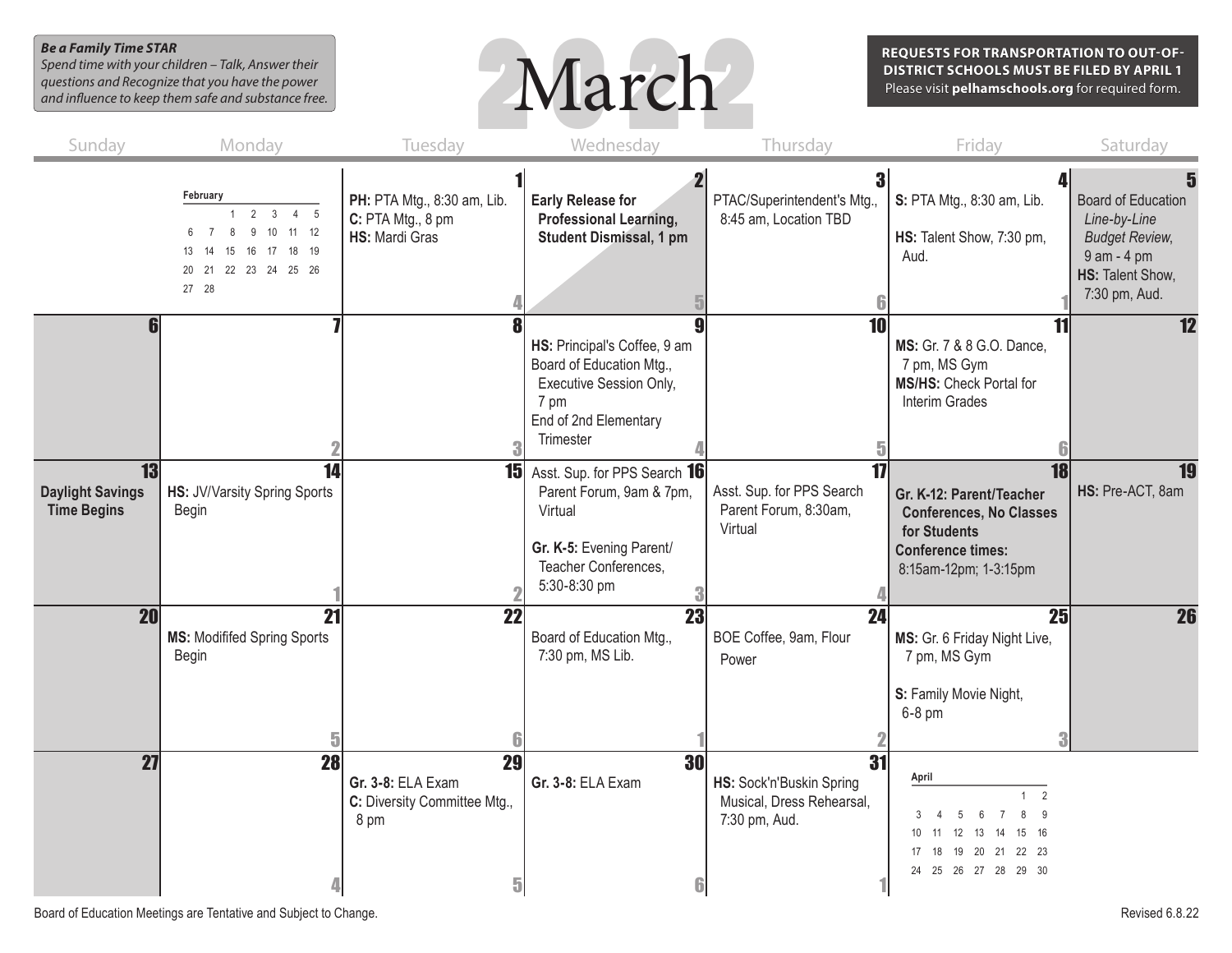*Spring Break and binge drinking go hand-in-hand.*

*Help your teenagers avoid risky adventures. Look for healthy, fun and alcohol free activities.*



**REQUESTS FOR TRANSPORTATION TO OUT-OF-DISTRICT SCHOOLS MUST BE FILED BY APRIL 1**

Please visit **pelhamschools.org** for required form.

| Sunday                                             | Monday                                                                                                                                                                                              | Tuesday                                                                                                                                          | Wednesday                                                                                                                                                                                           | Thursday                                                                                                                                       | Friday                                                                                                                                                         | Saturday                                                                   |
|----------------------------------------------------|-----------------------------------------------------------------------------------------------------------------------------------------------------------------------------------------------------|--------------------------------------------------------------------------------------------------------------------------------------------------|-----------------------------------------------------------------------------------------------------------------------------------------------------------------------------------------------------|------------------------------------------------------------------------------------------------------------------------------------------------|----------------------------------------------------------------------------------------------------------------------------------------------------------------|----------------------------------------------------------------------------|
|                                                    |                                                                                                                                                                                                     |                                                                                                                                                  | March<br>$2 \quad 3$<br>$\mathbf{1}$<br>$\overline{4}$<br>- 5<br>11<br>12<br>$\overline{7}$<br>8<br>9<br>10<br>15<br>16<br>17<br>18<br>19<br>13<br>14<br>20 21 22 23 24 25 26<br>27  28  29  30  31 | May<br>4 5 6 7<br>1<br>2<br>$\overline{\mathbf{3}}$<br>11  12  13  14<br>10<br>17  18  19  20  21<br>15 16<br>22 23 24 25 26 27 28<br>29 30 31 | Gr. 3-8: ELA Exam Makeups<br>PH: Gr. 2 & 3 Hop-a-Thon<br>HS: Sock'n'Buskin Spring<br>Musical, 7:30 pm, Aud.                                                    | HS: Sock'n'Buskin<br>Spring Musical,<br>7:30 pm, Aud.                      |
| HS: Sock'n'Buskin<br>Spring Musical,<br>2 pm, Aud. |                                                                                                                                                                                                     | 5<br>PH: PTA Mtg., 8:30 am, Lib.<br>BOE Coffee, 9 am, TBD<br>C: PTA Mtg., 8 pm                                                                   | HS: Principal's Coffee, 9 am<br>Board of Education Mtg.,<br>7:30 pm, MS Lib.                                                                                                                        | PTAC/Superintendent's<br>Mtg., 8:45 am, Hutchinson<br>Multipurpose Room<br>S: PTA Mtg., 6 pm, Virtual<br>H: PTA Mtg., 7:30 pm                  | MS/HS: 3rd Marking Period<br>Ends                                                                                                                              |                                                                            |
| 10                                                 | 11<br><b>Spring Recess</b><br><b>No School</b><br>NYSESLAT Speaking Exam<br><b>Window Begins</b>                                                                                                    | 12<br><b>Spring Recess</b><br><b>No School</b>                                                                                                   | $\overline{13}$<br><b>Spring Recess</b><br><b>No School</b>                                                                                                                                         | 14<br><b>Spring Recess</b><br><b>No School</b>                                                                                                 | 15<br><b>Good Friday</b><br><b>Passover Begins</b><br><b>No School</b>                                                                                         | 16                                                                         |
| 17<br><b>Easter</b>                                | 18<br>HS: PTA Mtg., 7 pm, PMHS<br>Alumni Hall                                                                                                                                                       | 19<br>HS: Tri-M Honor Society<br>Fundraising Concert, 7 pm,<br>Aud.<br>Board of Education Mtg.,<br>7:30 pm, MS Lib.                              | <b>20</b><br>HS: World Language<br>Honor Society Induction<br>Rehearsal, 3:15 pm, Aud.                                                                                                              | 21<br>HS: World Language Honor<br>Society Induction                                                                                            | 22<br>HS: Junior Prom, 7 pm, HS<br>Gym                                                                                                                         | $\overline{23}$                                                            |
| HS: PTA House &<br>History Tour,<br>$1-4$ pm       | 24 Let's Talk! Coffee w/ the<br>25 <sub>l</sub><br>Superintendent,<br>8:30 am, Prospect Hill<br>Blacktop<br>Budget Discussion, 7 pm,<br>PMHS Alumni Hall - Open to<br>the Community<br>H: Book Fair | 26<br>Gr. 3-8: Math Exam<br>H: Book Fair<br>C: Pasta Night, 5pm,<br>Playgrounds (Rain Date<br>4/27)<br>C: Diversity Committee Mtg.,<br>8 pm<br>2 | 27<br>Administrative<br><b>Professional's Day</b><br>Budget Discussion, 8:45 am<br>& 7 pm, Virtual<br>Gr. 3-8: Math Exam<br>3                                                                       | Let's Talk! Coffee w/ the<br>Superintendent,<br>8:30 am, Siwanoy Outdoor<br>Classroom<br>SEPTA Mtg., 6 pm<br>H: PTA Mtg., 7:30 pm              | 29<br><b>28</b> S: PTA Mtg., 8:30 am,<br>MakerSpace<br>Gr. 3-8: Math Exam Makeups<br><b>MS: Pelham Children's</b><br>Theater Production,<br>7:30 pm, Aud.<br>5 | 30<br>MS: Pelham<br><b>Children's Theater</b><br>Production, 5 pm,<br>Aud. |

Board of Education Meetings are Tentative and Subject to Change. The Change of Change and Subject to Change.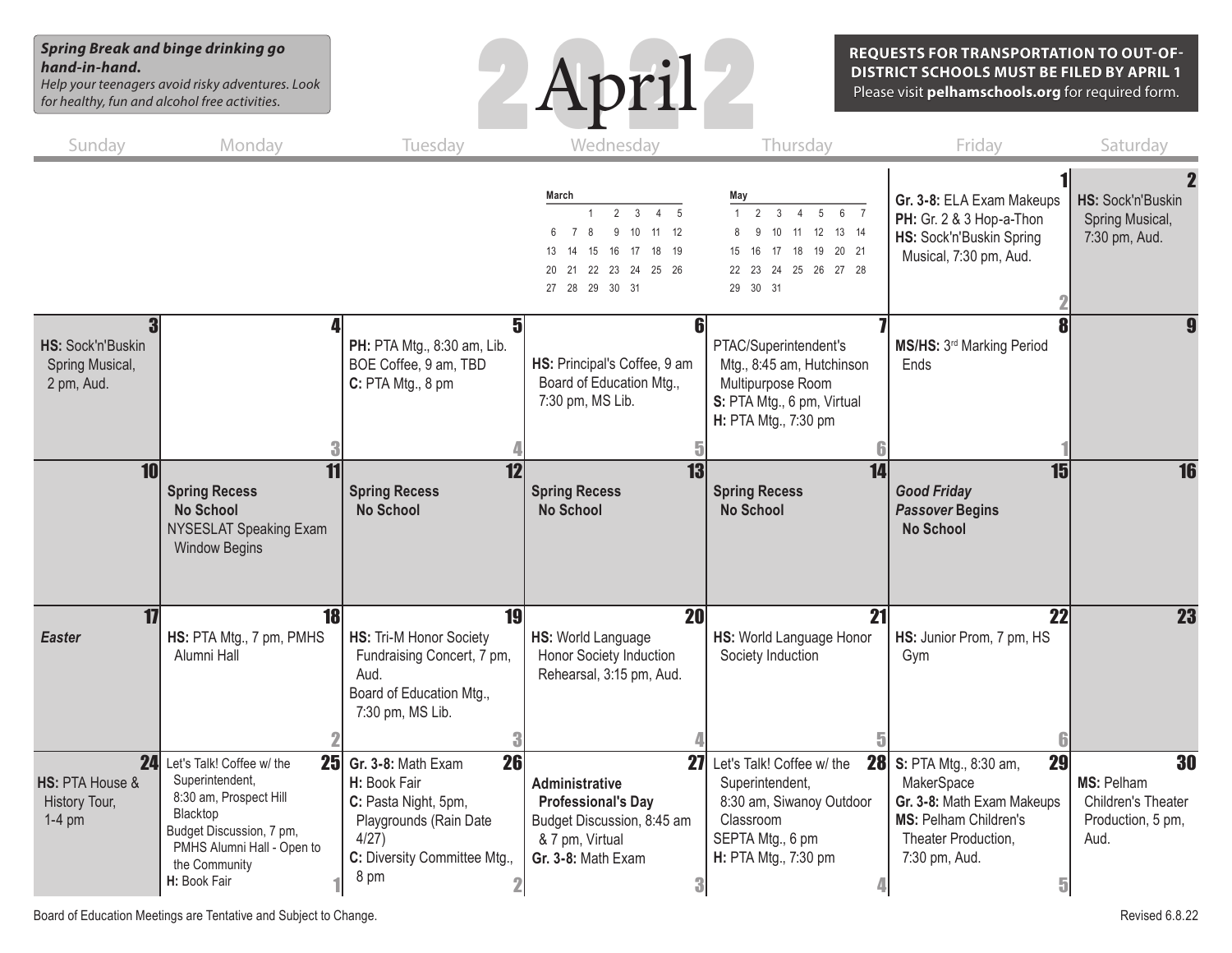*Parents Who Host, Lose the Most If you are hosting a party for or with your teen, keep it safe and alcohol-free.*



#### **SYNC THE CALENDAR**

Visit **pelhamschools.org** to get the school calendar on your phone, computer or other device.

| Sunday                                                                                                   | Monday                                                                                                                                                                                                                                                                                                     | Tuesday                                                                                                                                                                                                                                        | Wednesday                                                                                                                                                                                                                             | Thursday                                                                                                                                                                                          | Friday                                                                                                                                                                                                                                                  | Saturday                                                  |
|----------------------------------------------------------------------------------------------------------|------------------------------------------------------------------------------------------------------------------------------------------------------------------------------------------------------------------------------------------------------------------------------------------------------------|------------------------------------------------------------------------------------------------------------------------------------------------------------------------------------------------------------------------------------------------|---------------------------------------------------------------------------------------------------------------------------------------------------------------------------------------------------------------------------------------|---------------------------------------------------------------------------------------------------------------------------------------------------------------------------------------------------|---------------------------------------------------------------------------------------------------------------------------------------------------------------------------------------------------------------------------------------------------------|-----------------------------------------------------------|
| <b>School Principal's</b><br>Day<br><b>MS: Pelham</b><br>Children's Theater<br>Production, 2 pm,<br>Aud. | <b>Teacher Appreciation Week Begins2</b><br>Let's Talk! Coffee w/ the<br>Superintendent,<br>3:30 pm, Hutchinson Atrium<br>HS: AP Government Exam, 8 am<br>HS: AP Chemistry Exam,<br>$12 \text{ pm}$<br>MS/HS: Joint PTA Mtg., 7 pm<br>PH: Book Fair                                                        | 3<br><b>HS: AP Environmental</b><br>Exam. 8 am<br>Let's Talk! Coffee w/ the<br>Superintendent,<br>8:30 am, Colonial Outdoor<br>Classroom<br>PH: PTA Mtg., 8:30 am, Lib.<br>HS: AP Psychology Exam, 12 pm<br>C: PTA Mtg., 8 pm<br>PH: Book Fair | 4<br>HS: AP English Literature<br>Exam, 8 am<br>Board of Education Mtg.,<br>7:30 pm, MS Lib.<br>PH: Book Fair                                                                                                                         | PTAC/Superintendent's Mtg.,<br>8:45 am, Location TBD<br>HS: AP Statistics Exam,<br>12 pm<br>PH: Book Fair<br>H: Plant Sale<br>3                                                                   | $5$ S: Plant Sale, 8 am<br>6<br>HS: AP European History Exam,<br>8 am<br>HS: AP U.S. History Exam, 8 am<br>HS: AP Studio Art Exam, 8 am<br>HS: AP Art History Exam, 12 pm<br>PH: Book Fair<br>H: Plant Sale                                             | HS: SAT Exam                                              |
| <b>Mother's Day</b>                                                                                      | NYSESLAT Listening, Reading &<br>Writing Exam Window Begins<br>HS: AP Calculus AB Exam, 8 am<br>HS: AP Calculus BC Exam, 8 am<br>HS: AP Computer Science Principles<br>Exam, 12 pm<br>MS: Chorus Concert Dress Rehearsal,<br>3 pm, Aud.<br>BOE Candidates Forum, 7 pm<br>Sponsored by the PTA Council<br>5 | 10 <sup>1</sup><br>HS: AP English Language<br>Exam, 8 am<br>MS: Chorus Concert, 7 pm,<br>Aud.                                                                                                                                                  | <b>School Nurses</b><br><b>Appreciation Day</b><br>HS: AP Biology Exam,<br>12 pm<br>MS: Band Concert, 7 pm,<br>Courtyard (Rain Location MS<br>Lib.)<br>C: Kindergarten Screening                                                      | $\overline{12}$<br><b>11</b> HS: AP World History<br>Exam, 8 am<br>HS: AP Physics Exam, 12 pm<br>MS: Orchestra Concert.<br>7 pm, MS Gym<br>Gr. 5 Movie Night, 6-8 pm<br>C: Kindergarten Screening | 13<br><b>MS/HS: Check Portal for</b><br>Interim Grades<br>HS: AP Physics 2 Exam,<br>$12 \text{ pm}$<br>PH: Spring Festival, 3:15 pm<br>C: Kindergarten Screening                                                                                        | 14                                                        |
| 15<br>H: International<br>Day, 3 - 5 pm,<br>Multipurpose<br>Room                                         | 16<br>C: Spring Concert Dress<br>Rehearsal, 1:15 pm                                                                                                                                                                                                                                                        | 17<br><b>BUDGET VOTE &amp; SCHOOL</b><br><b>BOARD ELECTION</b><br>Polls Open 7 am - 9 pm, MS<br>Gym<br>C: Gr. 4 & 5 Spring Concert, 9 am<br>S: Spring Concert Dress<br>Rehearsal, 1:15 pm                                                      | 18 <sup>l</sup><br>HS: Principal's Coffee, 9 am,<br>Breezeway<br>S: Gr. 4 & 5 Spring Concert, 9 am<br>PH: Concert Dress Rehearsal.<br>$1:15$ pm<br>S: Pasta Night 6-7:30 pm, Outdoors<br>Board of Education Mtg.,<br>7:30 pm, MS Lib. | 19<br>PH: Gr. 4 & 5 Winter Concert,<br>9 am<br>H: Spring Concert Dress<br>Rehearsal, 1:15pm<br>HS: Band Concert, 7 pm,<br>Courtyard (Rain Location MS<br>Gym)                                     | NYSESLAT Speaking, Reading 20<br>& Writing Exam Window Ends<br>H: Gr. 4 Spring Concert, 8:30am,<br>Multi-Purpose Room<br>H: Gr. 5 Spring Concert, 9:30am,<br>Multi-Purpose Room<br>C: Pre-K Story Hour, 2:15 - 3 pm<br>MS: Drama Production, 7 pm, Aud. | $\overline{21}$<br>MS: Drama<br>Production, 7 pm,<br>Aud. |
| $\overline{22}$<br>MS: Drama<br>Production,<br>2 pm, Aud.                                                | 23                                                                                                                                                                                                                                                                                                         | HS: Chorus Concert, 7 pm, 24<br>Courtyard (Rain Location<br>MS Gym)<br>Gr. 4 Science Performance<br><b>Test Window Begins</b>                                                                                                                  | 25<br><b>HS: Science Research</b><br>Program Symposium<br>Celebration & Dinner, 7 pm,<br>MS Gym & Lobby                                                                                                                               | $^{\ast}26$<br>HS: Battle of the Bands,<br>5 pm, Courtyard (Rain Date:<br>May 27)                                                                                                                 | $^{\ast}27$                                                                                                                                                                                                                                             | <b>28</b>                                                 |
| 29                                                                                                       | 30<br><b>Schools Closed in</b><br>Observance of<br><b>Memorial Day</b>                                                                                                                                                                                                                                     | 31<br>Gr. 3: Orchestra Info Night,<br>6:30 pm, Prospect Hill, Aud.<br>C: Diversity Committee Mtg.,<br>8 pm                                                                                                                                     | April<br>2<br>8<br>9<br>.5<br>. 6<br>$\overline{7}$<br>12 13<br>10<br>14 15<br>- 16<br>- 11<br>17  18  19  20  21  22  23<br>24  25  26  27  28  29  30                                                                               | June<br>$\overline{2}$<br>3 <sub>4</sub><br>10 11<br>8<br>9<br>- 6<br>$\overline{7}$<br>14  15  16  17  18<br>- 13<br>19 20 21 22 23 24 25<br>26 27 28 29 30                                      |                                                                                                                                                                                                                                                         |                                                           |

Board of Education Meetings are Tentative and Subject to Change. \* Because more than 2 emergency closure days were used, May 26 & 27 will be regular school days expression Meetings are Tentative and Subject to Change. \* Be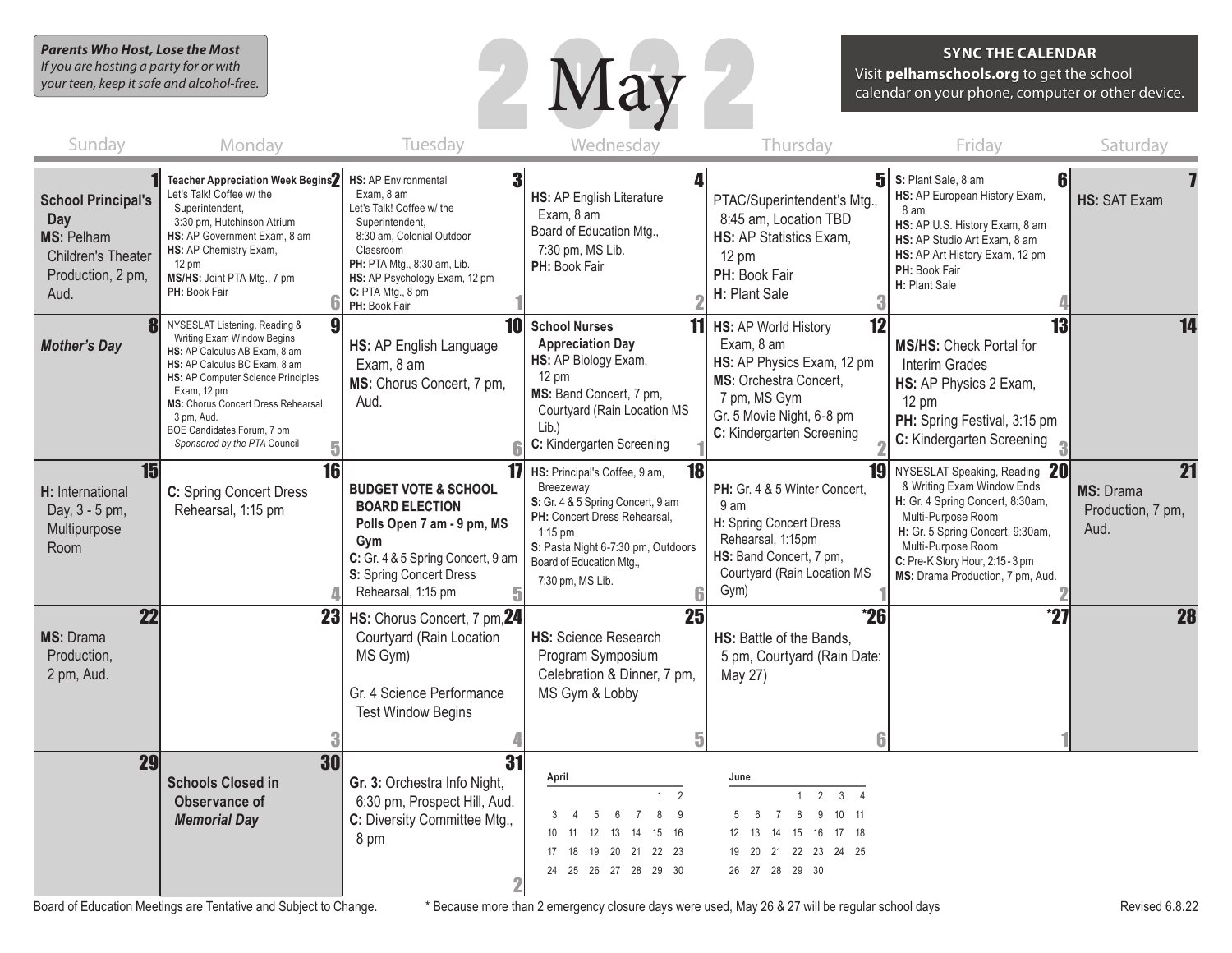*Transitions are tricky: 5th - 6th grade, 8th - 9th grade, and high school - college.*

*Experimentation and risky behaviors are often observed during transitions. Stay alert, keep talking, and get help when you need it.*



## **SYNC THE CALENDAR**

Visit **pelhamschools.org** to get the school calendar on your phone, computer or other device.

| Sunday                                         | Monday                                                                                   | Tuesday                                                                                                                                                                                        | Wednesday                                                                                                                                                                                                                       | Thursday                                                                                                                                                                                                   | Friday                                                                                                                                                                                            | Saturday                                                           |
|------------------------------------------------|------------------------------------------------------------------------------------------|------------------------------------------------------------------------------------------------------------------------------------------------------------------------------------------------|---------------------------------------------------------------------------------------------------------------------------------------------------------------------------------------------------------------------------------|------------------------------------------------------------------------------------------------------------------------------------------------------------------------------------------------------------|---------------------------------------------------------------------------------------------------------------------------------------------------------------------------------------------------|--------------------------------------------------------------------|
|                                                |                                                                                          | May<br>2<br>5<br>6 7<br>$\mathbf{1}$<br>$\mathbf{3}$<br>$\overline{4}$<br>10 11 12 13 14<br>9<br>16 17 18 19 20 21<br>15<br>22 23 24 25 26 27 28<br>29 30 31                                   | <b>Early Release for</b><br>Professional Learning,<br>Student Dismissal, 1 pm<br>Gr. 4: Band Info Night, 6:30 pm,<br>Prospect Hill Aud.<br>Board of Education Mtg.,<br>7:30 pm, MS Lib.                                         | PTAC/Superintendent's Mtg. <sup>2</sup><br>8:45 am, Virtual<br>HS: Orchestra Concert, 7 pm,<br>Aud.<br>Pelham Teachers<br><b>Association Retirement</b><br>Party                                           | <b>S:</b> PTA Mtg., 8:30 am, Lib. $3$<br>S: Spring Fling, 5:30 pm,<br>Playground (6/10)<br>Gr. 4 Science Performance<br><b>Test Window Ends</b><br>HS: Young Playwright's<br>Festival, 7 pm, Aud. | HS: Young<br>Playwright's<br>Festival, 12 pm, Aud.<br>HS: SAT Exam |
|                                                | 61<br>Gr. 4 Science Written Test                                                         | PH: PTA Mtg., 8:30 am, Lib.<br>District Spelling Bee, 3:15 pm,<br><b>MS Library</b><br>C: PTA Mtg., 8 pm<br>Gr. 4 Science Written Test<br>Makeup<br>HS: Senior Awards Ceremony,<br>7pm, MS Gym | 8<br>Gr. 4 Science Written Test<br>Makeup                                                                                                                                                                                       | <b>HS: Senior Athletic Awards</b><br>Dinner, 7 pm, Pelham<br>Country Club                                                                                                                                  | $\overline{10}$<br>HS: Olympics<br>MS: Gr. 8 Activity Day/Dinner<br>Dance                                                                                                                         | 11                                                                 |
| $\overline{12}$                                | 13<br>C: Pre-K Story Hour 1-2 pm                                                         | $\overline{14}$<br>MS/HS: 4 <sup>th</sup> Marking Period<br>Ends<br>Gr. 7-12: Last Day of Classes<br>C: Pre-K Munchkin Playdate,<br>9 - 10:30 am                                               | $\overline{15}$<br><b>MS/HS: Regents/Final</b><br>Exams<br>Board of Education Mtg.,<br>7:30 pm, MS Lib.                                                                                                                         | $\overline{16}$<br><b>MS/HS: Regents/Final</b><br>Exams<br>H: Gr. 5 Dinner Dance,<br>7-10 pm<br>S: Gr. 5 Dinner Dance,<br>5:30pm                                                                           | $\mathbf{1}$<br><b>SEPTA Presents Pelham's</b><br>Got Talent, 6:30 pm,<br>Hutchinson School Atrium<br>MS/HS: Regents/Final<br>Exams                                                               | $\overline{18}$                                                    |
| 19<br><b>Father's Day</b><br><b>Juneteenth</b> | $\overline{20}$<br><b>Schools Closed in</b><br><b>Observance of</b><br><b>Juneteenth</b> | 21<br>MS/HS: Regents/Final Exams<br>C: Gr. 5 Moving-up Ceremony,<br>4 pm, Franklin Field<br>HS: PTA Meeting 7 pm, Virtual<br>C: Diversity Committee Mtg.,<br>8 pm<br>PH: Field Day             | 22<br>Gr. K-6: Early Release,<br>$12 \text{ pm}$<br>S: Gr. 5 Moving-up Ceremony, 2<br>pm, Franklin Field<br>H: Gr. 5 Moving-up Ceremony, 4<br>pm, Franklin Field<br><b>MS/HS: Regents/Final Exams</b><br><b>HS:</b> Senior Prom | 23<br>Gr. K-6: Early Release,<br>$12 \text{ pm}$<br>PH: Gr. 5 Moving-up Ceremony,<br>2 pm, Franklin Field<br>MS: Gr. 8 Moving-up Ceremony,<br>4:30 pm, Franklin Field<br><b>MS/HS: Regents/Final Exams</b> | $\overline{24}$<br><b>Regents Rating Day/Last</b><br>Day of School<br>Gr. K-6: Early Release,<br>$12 \text{ pm}$<br>End of 3rd Elementary<br><b>Trimester</b>                                     | 25<br><b>HS:</b> Graduation                                        |
| 26                                             | 27                                                                                       | <b>28</b>                                                                                                                                                                                      | 29                                                                                                                                                                                                                              | 30                                                                                                                                                                                                         | July<br>$\overline{2}$<br>$\mathbf{1}$<br>$\overline{7}$<br>8<br>- 9<br>$\kappa$<br>.5<br>12<br>13 14 15 16<br>10<br>19 20 21 22 23<br>17<br>18<br>25  26  27  28  29  30<br>24<br>31             |                                                                    |

Board of Education Meetings are Tentative and Subject to Change. The Subset of Change and Subject to Change.